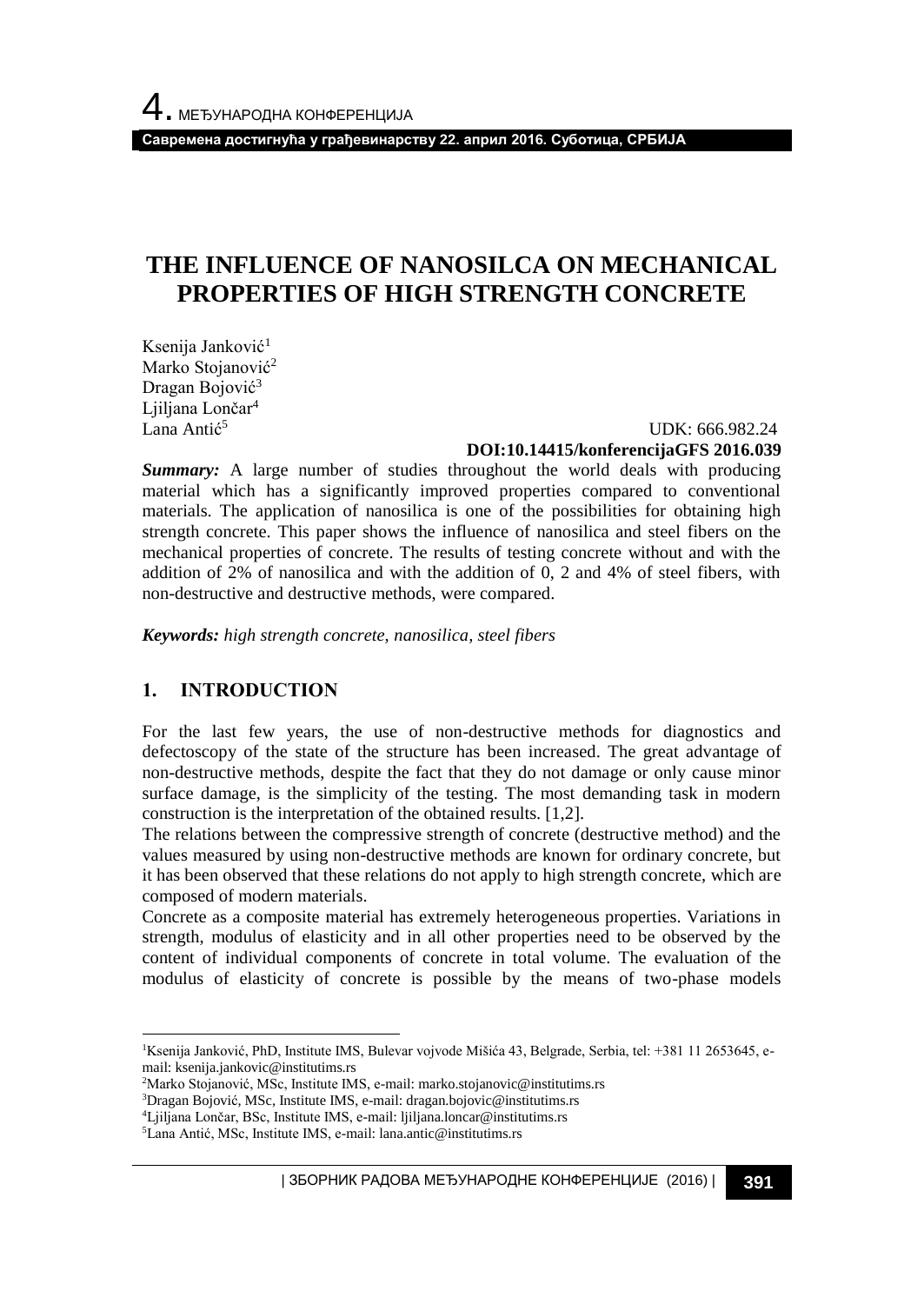# $4<sup>th</sup>$ INTERNATIONAL CONFERENCE

#### **Contemporary achievements in civil engineering 22. April 2016. Subotica, SERBIA**

consisting of cement stone and aggregate. It is necessary to know their modulus of elasticity and the percent of aggregate in the concrete volume.

There are several basic models that show concrete as a two-phase composite composed of aggregate and cement paste or coarse aggregate and mortar [3]. For example Voigt and Reuse models which assume a uniform deformation or equal straining between the two phases in concrete, so they are observed in parallel or serial configuration [3]. Hirsch model of elastic behavior of composite materials introduces empirical constant x which denotes the relative share of parallel or serial model, and is used to explore the relations between the cement paste and aggregate [3].

Hansen model consists of spherical aggregate placed in the center of a spherical matrix, and similar to it is the Count model in which the prism of aggregate is located in the center of the matrix prism [3]. None of these models take into account the impact of voids and cracks in concrete, changes in phase state (e.g. due to freezing of water in concrete), specific geometric functions of phases, interaction of pores and aggregates under different load conditions and the influence of particle shape of aggregate, which is very important in the case of different modulus of elasticity. For this reason, some authors (Nielsen, Monteiro) proposed a model with three phases, i.e. also introduced the transition zone in concrete into the model - a transit zone [3]. Hashin and Monteiro developed a mathematical model based on the assumption that concrete is a composite that consists of a matrix in which spherical elements are embedded, each surrounded by a concentric spherical shell - the so-called interphase [3]. Some sophisticated models (e.g. Mori - Tanaka) also take into account the impact of pores and cracks in concrete [3]. Thus, the properties of concrete in hardened state depend on several different parameters, that is, not only on the share of components in concrete composition, but also on the conditions of compacting, care and exposure of concrete element to influences from the environment. The evaluation of the properties of hardened concrete and their non-destructive testing methods in the construction is particularly difficult in the case of special types of concrete, such as, for example, high strength concrete.

## **2. EXPERIMENTAL WORK**

The aim of this study is to investigate the possibility of application and impact of nanosilica in high strength concrete. Two groups of concrete were made. The first group consists of concrete without nanosilica, with the addition of 0, 2% and 4% of fibers. The second group was made with the addition of 2% of nano-silica with the addition of 0, 2 and 4 % of steel fibers. Test results for high strength concrete obtained by nondestructive and destructive methods are shown.

Nanoparticles have a high surface area to volume ratio (Fig. 1) which provides high chemical reactivity. Nanosilica (nano-SiO2), and nano-titanium oxide (nano-TiO2) are used in most investigations, while nano-Fe2O3 is used in a few of them [4].

#### **2.1. Design of high performance concrete**

The design of ultra high performance concrete is different than that of ordinary concrete. A high amount of fine particles is used for HPC manufacturing. Their chemical and mineral properties are shown in Table 1.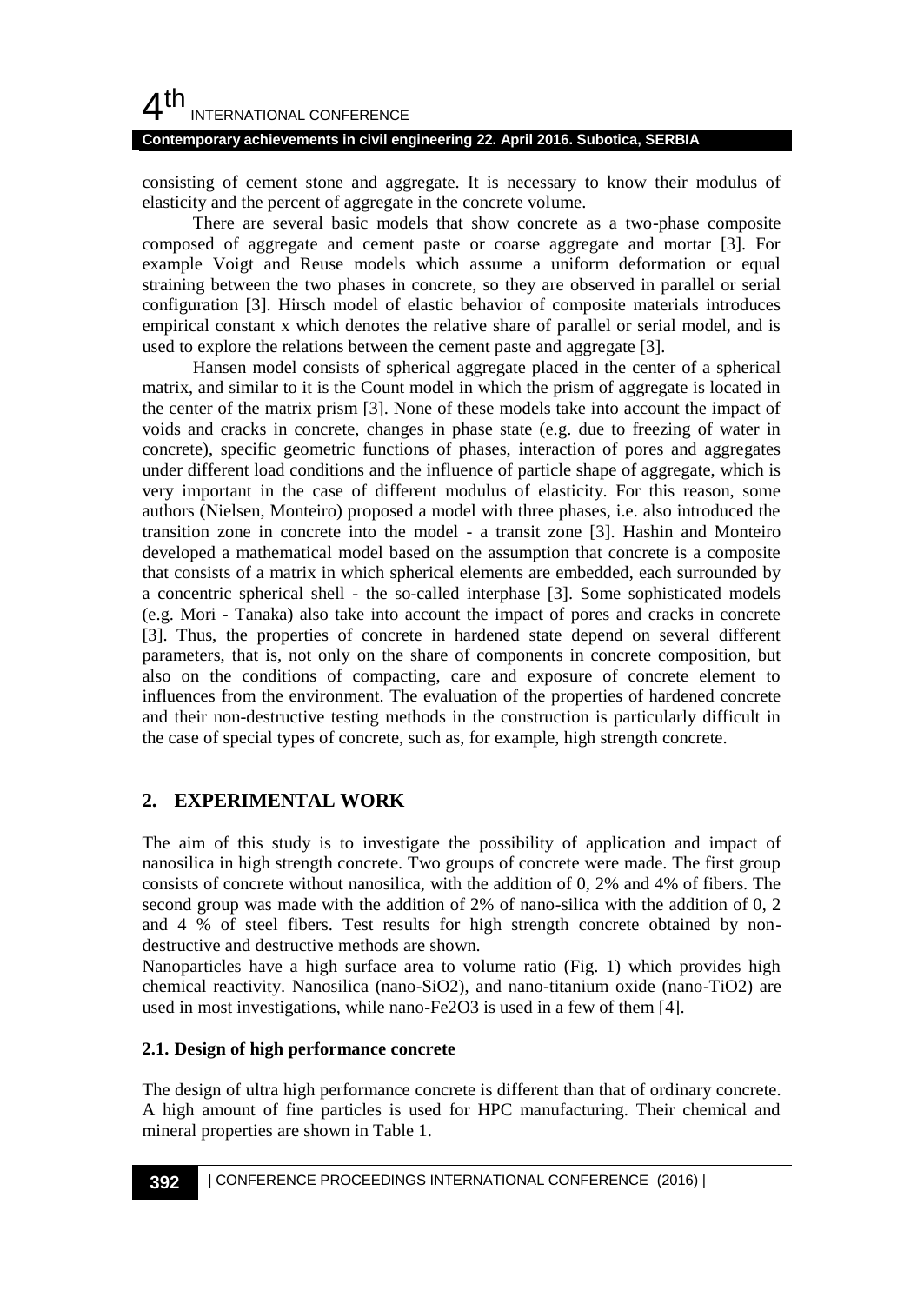



*Figure 1. Particle size and specific surface area related to concrete materials [4]*

|                                | Cement |       | Silica fume Quartz powder Quartz sand |          |
|--------------------------------|--------|-------|---------------------------------------|----------|
| SiO <sub>2</sub>               | 20.51  | 92.52 | 97.54                                 | 97.54    |
| $Al_2O_3$                      | 6.15   | 0.64  | 0.52                                  | 0.52     |
| Fe <sub>2</sub> O <sub>3</sub> | 2.80   | 0.31  | 0.57                                  | 0.57     |
| CaO                            | 63.41  | 0.38  | 0                                     | $\theta$ |
| MgO                            | 1.85   | 0.44  | $\theta$                              | $\theta$ |
| Na <sub>2</sub> O              | 0.29   | 0.32  | $\theta$                              |          |
| $K_2O$                         | 0.79   | 0.87  | 0.24                                  | 0.24     |
| SO <sub>3</sub>                | 2.69   | 0.22  |                                       |          |

*Table 1. Composition of powder materials and sand (%)*

Concrete was made with ordinary Portland cement CEM I 42.5 R. Also, silica fume (SF) and nano-silica (nS) with average particle size of 7 nm were pozzolanic materials. Quartz powder (Qp) with average particle size of 50  $\mu$ m and quartz sand (Qs) were used as aggregate. A modified polycarboxylates based superplasticizer allowed high water reduction. Brass coated steel fibers with 8 mm length and a diameter of 0.15 mm were used (2 and 4% by volume).

Six types of concrete were made with a varying percent of nano-silica (0%, 2% and 4%) and aggregate type (quartz and barite). Compositions of concrete mixtures are shown in Table 2.

|                              |     |     |    | Tubic 2. Concrete manual composition ( |     |       | $n_{\mathcal{S}}/n_{\mathcal{I}}$ |          |
|------------------------------|-----|-----|----|----------------------------------------|-----|-------|-----------------------------------|----------|
|                              | C   | SF  | nS | Qp                                     | Qs  | Water | Superpla<br>-sticizer             | Fibers   |
| K <sub>0f</sub> <sub>0</sub> | 950 | 200 |    | 350                                    | 635 | 235   | 55                                |          |
| K <sub>0f</sub> 2            | 950 | 200 | 0  | 350                                    | 600 | 235   | 55                                | 155      |
| K <sub>0f4</sub>             | 950 | 200 | 0  | 350                                    | 550 | 235   | 55                                | 310      |
| K2f0                         | 950 | 200 | 19 | 350                                    | 635 | 240   | 55                                | $\Omega$ |
| K2f2                         | 950 | 200 | 19 | 350                                    | 600 | 240   | 55                                | 155      |
| K <sub>2f4</sub>             | 950 | 200 | 19 | 350                                    | 550 | 240   | 55                                | 310      |
|                              |     |     |    |                                        |     |       |                                   |          |

*Table 2. Concrete mixture composition ( kg/m<sup>3</sup> )*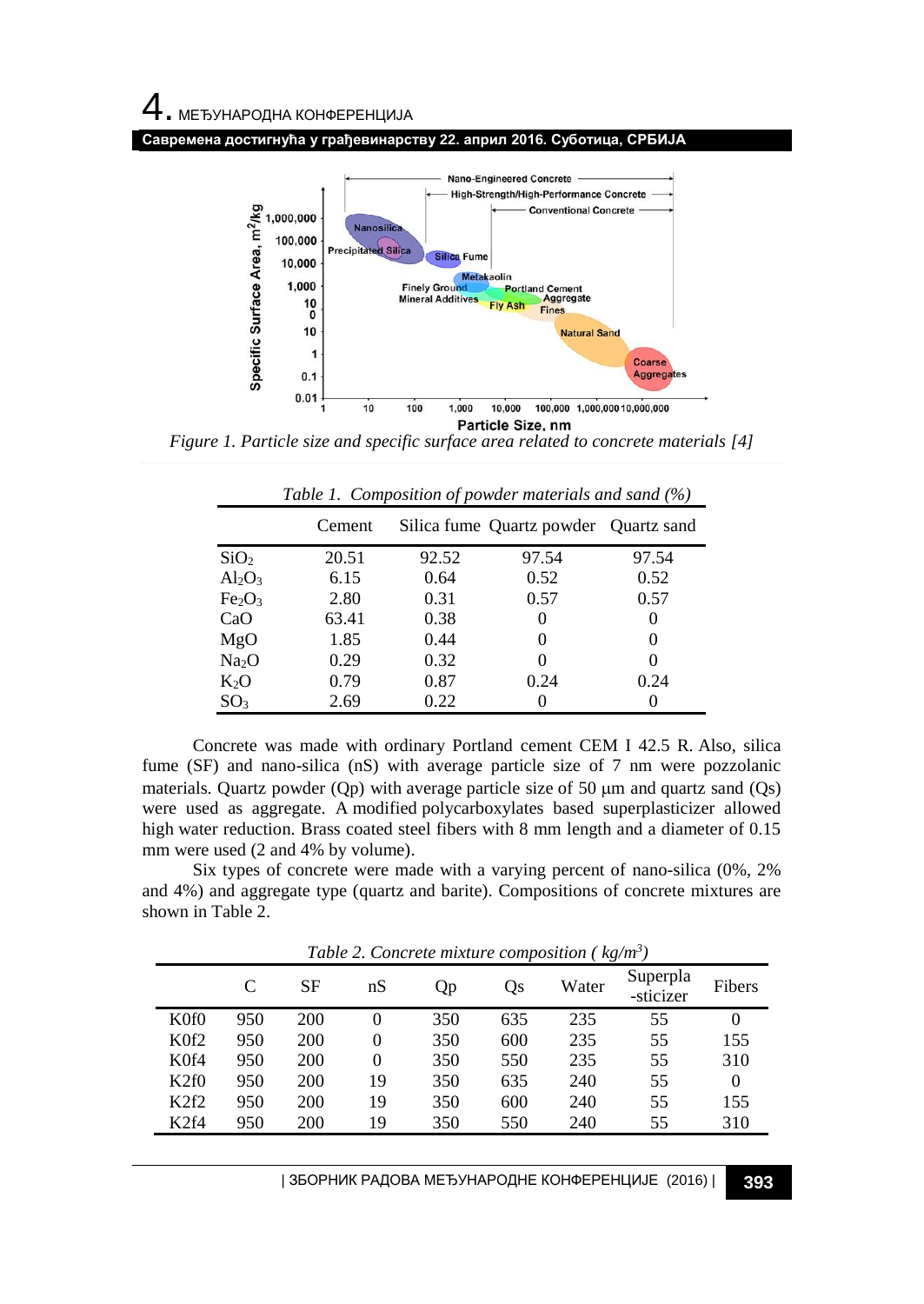#### **Contemporary achievements in civil engineering 22. April 2016. Subotica, SERBIA**

#### **2.2. Results of concrete testing**

#### **2.2.1. Compressive strength**

Samples for testing compressive strength of concrete were made. Concrete was compacted on the vibrating table in cube shaped metal molds, edge  $d = 100$  mm, which were cured in water at a temperature of  $+ 20$  ° C until the moment of the testing according to SRPS EN 12390-2 standard. Testing of compressive strength of concrete at the age of 7 and 28 days was carried out according to SRPS EN 12390-3 standard. The test results are shown in Table 3 below.

| Mix N <sup>o</sup> | Compressive strength $N/mm^2$ |         |  |
|--------------------|-------------------------------|---------|--|
|                    | 7 dana                        | 28 dana |  |
| K0f0               | 88.0                          | 106.0   |  |
| K0f2               | 91.8                          | 112.3   |  |
| K0f4               | 100.1                         | 126.8   |  |
| K2f0               | 90.2                          | 108.4   |  |
| K2f2               | 94.5                          | 114.2   |  |
| $K$ 2f4            | 103.4                         | 130.5   |  |

*Table 3: Compressive strength of high strength concrete*

#### **2.2.2. Non-destructive method of testing – testing the velocity of ultrasonic impulse**

Testing with a non-destructive method is mainly performed for quality control of concrete production or quality control of concrete on the construction site, and very often for the assessment of the state of existing structures as well as for the evaluation of the quality of the works performed on the repairs of buildings. Generally, when using nondestructive methods it is not possible to directly obtain the data about the strength of the material, but for a proper assessment of the strength it is necessary to know the relations between the test results by non-destructive methods and compressive strength determined by destructive testing. Although numerous methods for non-destructive testing of concrete were developed, sclerometer and ultrasound tests are usually performed. [1,2].

| Table 4. Determination of ultrasonic pulse velocity |                |  |
|-----------------------------------------------------|----------------|--|
|                                                     | Pulse velocity |  |
| Mix N <sup>o</sup>                                  | m/s            |  |
| K <sub>0f</sub> <sub>0</sub>                        | 3922           |  |
| K <sub>0</sub> f <sub>2</sub>                       | 3883           |  |
| K <sub>0</sub> f4                                   | 3846           |  |
| K2f0                                                | 3810           |  |
| K <sub>2</sub> f <sub>2</sub>                       | 3774           |  |
| K <sub>2</sub> f4                                   | 3738           |  |

*Table 4. Determination of ultrasonic pulse velocity*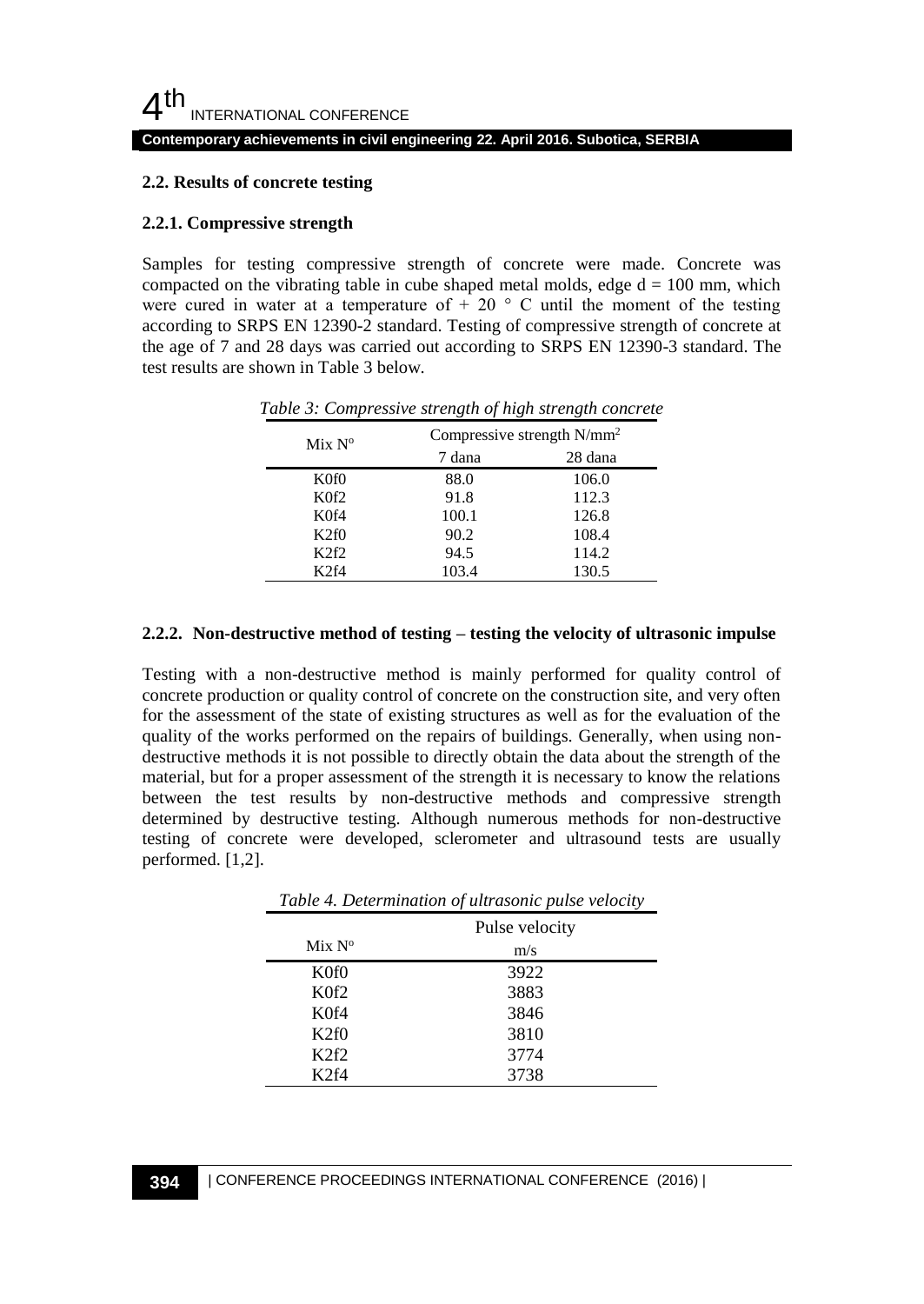#### **Савремена достигнућа у грађевинарству 22. април 2016. Суботица, СРБИЈА**

Measurements by non-destructive method using ultrasonic pulse according to the SRPS EN 12504-4 method were performed. The method is based on measuring the travel time of longitudinal ultrasonic waves through a concrete sample.

Measurements were carried out on concrete prism shaped samples with the dimensions of 10x10x40 cm which were cured and sampled in the same way as other tests. The test results are shown in Table 4.

#### **2.2.3. Static modulus of elasticity of concrete**

Samples for testing static modulus of elasticity were made. The samples are cylinder shaped with the dimensions  $\varphi$  /h=15/30cm. The testing was performed according to the SRPS ISO 6784 method. The results of the measurement are shown in Table 5.

| Table 5. Static modulus of elasticity |                              |  |
|---------------------------------------|------------------------------|--|
|                                       | Static modulus of elasticity |  |
| Mix N <sup>o</sup>                    | GPa                          |  |
| K <sub>0f</sub> <sub>0</sub>          | 42.5                         |  |
| K <sub>0</sub> f <sub>2</sub>         | 45.0                         |  |
| K <sub>0</sub> f4                     | 46.0                         |  |
| K2f0                                  | 41.0                         |  |
| K <sub>2</sub> f <sub>2</sub>         | 45.0                         |  |
| K2f4                                  | 45.5                         |  |

## **3. CONCLUSION**

Based on the obtained test results it can be concluded that for concrete made with the same amount of fibers compressive strength increased up to 3% for samples made with nanosilica. By increasing the amount of fibers to 4% compressive strength increases by 20% compared to the reference concrete.

Ultrasonic pulse velocity shows that the concrete has a homogeneous composition. In both types of concrete, with and without nanosilica, the same effect was established, that is, by increasing the amount of fibers the velocity of the ultrasound is reduced. In both types of concrete, with and without nanosilica, by increasing the amount of fibers the static modulus of elasticity is also increased.

## **ACKNOWLEDGMENTS**

The work reported in this paper is a part of the investigation within the research project TR 36017 "Utilization of by-products and recycled waste materials in concrete composites in the scope of sustainable construction development in Serbia: investigation and environmental assessment of possible applications", supported by the Ministry of Education, Science and Technology, Republic of Serbia. This support is gratefully acknowledged.